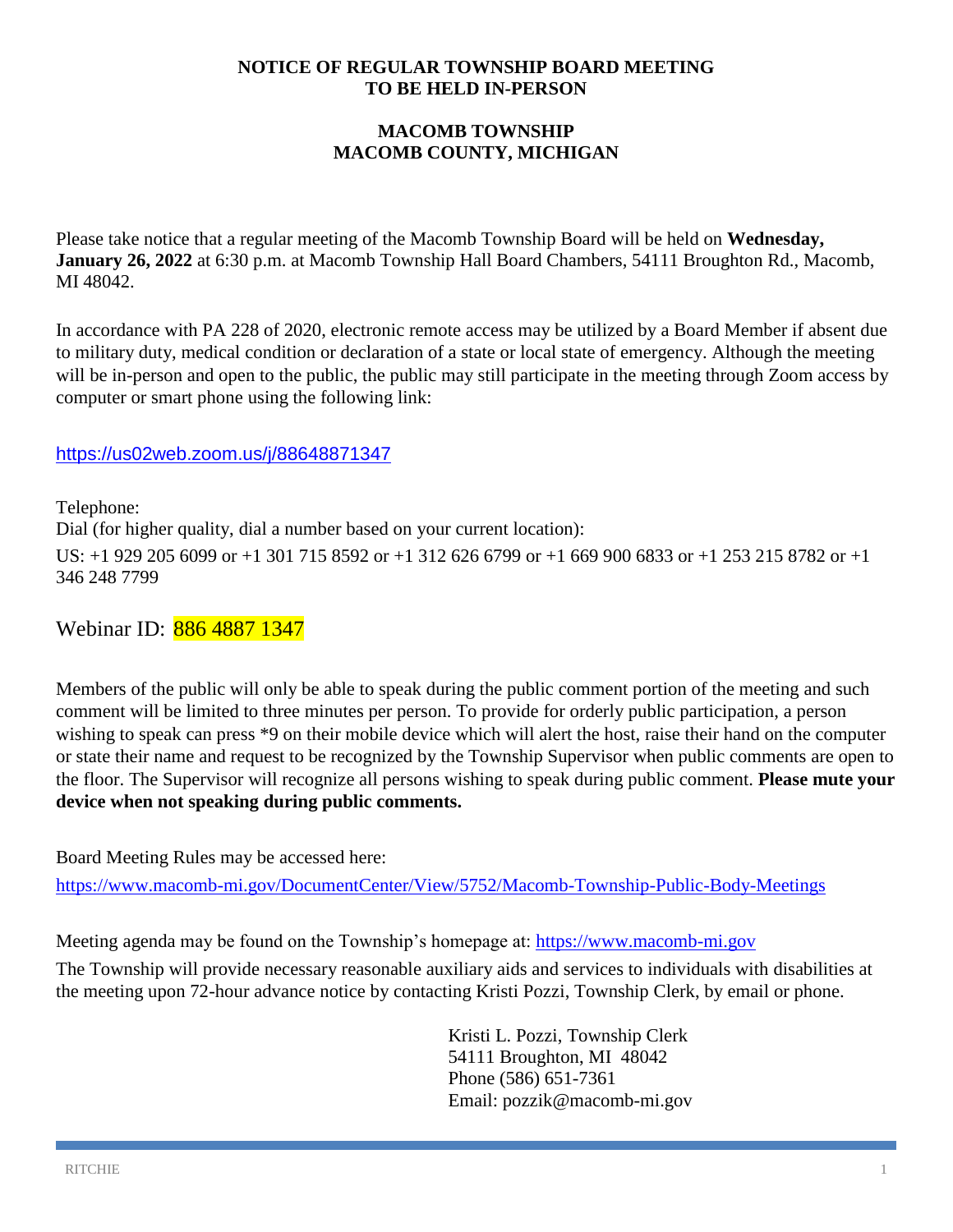

# **TOWNSHIP BOARD OF TRUSTEES AGENDA**

- DATE: WEDNESDAY, JANUARY 26, 2022
- TIME: 6:30 PM
- LOCATION: MACOMB TOWNSHIP MEETING CHAMBERS 54111 BROUGHTON ROAD, MACOMB MI 48042 Version 2

Call Meeting to Order

Pledge of Allegiance to the Flag of the United States

- 1. Roll Call
- 2. Approval of Agenda Items (with any corrections)
- 3. Approval of Bills
- 4. Approval of Previous Meeting Minutes from January 12, 2022

## **PUBLIC COMMENTS, AGENDA ITEMS ONLY - (3 MINUTE TIME LIMIT)**

#### **CONSENT AGENDA ITEMS:**

- 5. Water and Sewer Department
	- a. Request to Approve the Easement Encroachment Agreement; Lot 114 Huntington Woods Subdivision No. 4. Parcel No. 20-08-08-154-001
	- b. Request to Approve the Easement Encroachment Agreement; Lot 14, Riverpark Estates. Parcel No. 20-08-33-103-010
	- c. Request Approval to Attend Conference; BWSM Training; Cross Connections Basics Class (0.6 CEC's) 10-employees (\$1,650.00)
	- d. Request to Approve the Easement Encroachment Agreement; Lot 52, Country Club Village of the North, Parcel No. 20-08-05-132-011
	- e. Request to Approve the Contractors Certificate for Payment No. 3; Macomb Township 23 Mile Road Water Main Replacement Phase 2, DiPonio Contracting, Inc., Project No. 181263 (\$470,544.30)
	- f. Request Approval to Attend Conference; Operations Day/Joint Expo. (0.6 CEC's) 6 employees (\$750.00)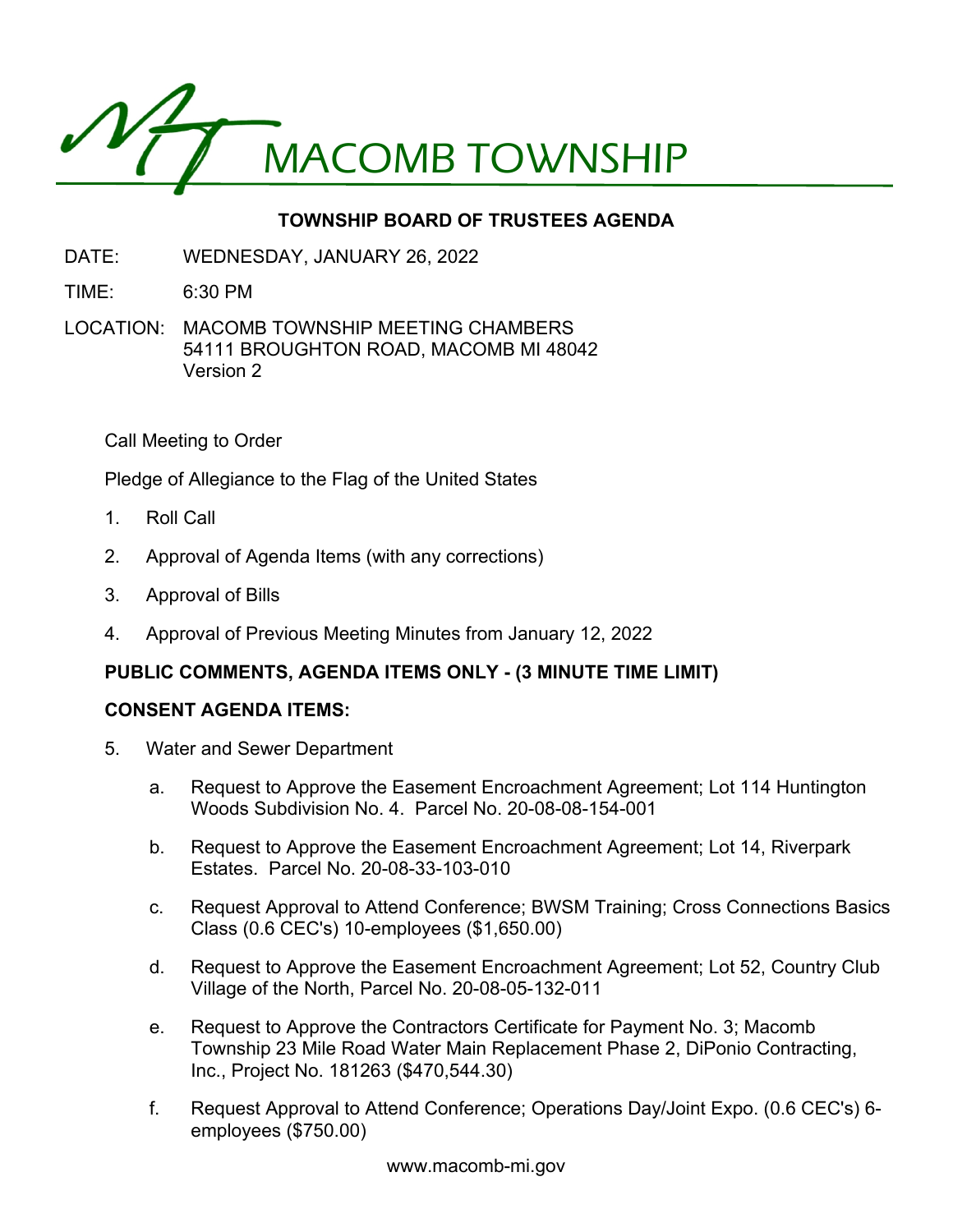Township Board of Trustees Agenda January 26, 2022 Page 2

- 6. Engineering Department
	- a. Request to Approve Easement Agreement: 2022 Pathway Gap Closure Program (Parcel No. 08-18-300-035)
- 7. Human Resources Department
	- a. Request for Medical Leave of Absence Employee # 1090
	- b. Request for Medical Leave of Absence Employee # 1024
	- c. Request for Medical Leave of Absence Employee # 1032
	- d. Request for Medical Leave of Absence Employee # 1390
	- e. Request for Medical Leave of Absence Employee # 1030

#### **NEW BUSINESS:**

#### **WATER AND SEWER DEPARTMENT:**

- 8. Request to Adopt the Annual Michigan Department of Transportation Performance Resolution for Government Agencies, for Renewal of the Annual Construction Permit for Operations within the State Highway Right-of-Way
- 9. Request to Approve the Contract Modification No. 1; Sanitary Sewer Rehabilitation by FCIPP Lining . Project No. 0249-0216 (\$404,799.00)
- 10. Request to Approve the Bid Award for the Utility Bill Printing and Mailing (RFP #21-032)

## **ENGINEERING DEPARTMENT:**

- 11. Request to Participate in the 26 Mile Road and Hayes Road Intersection Improvements (Estimated: \$101,875)
- 12. Request to Schedule Public Hearing for Street Lighting SAD Resolution for Monarch Estates Site Condominiums - Phase 3 for February 23, 2022

#### **HUMAN RESOURCES DEPARTMENT:**

- 13. **Proposed Add-On:** Authorization to extend offer of employment Parks & Recreation
- 14. Request to initiate the Recruitment Process for Lead Maintenance Worker Parks & Recreation
- 15. Request to initiate the recruitment process for the position of Election Supervisor
- 16. Request to promote EE# 52
- 17. Request to promote EE# 1479